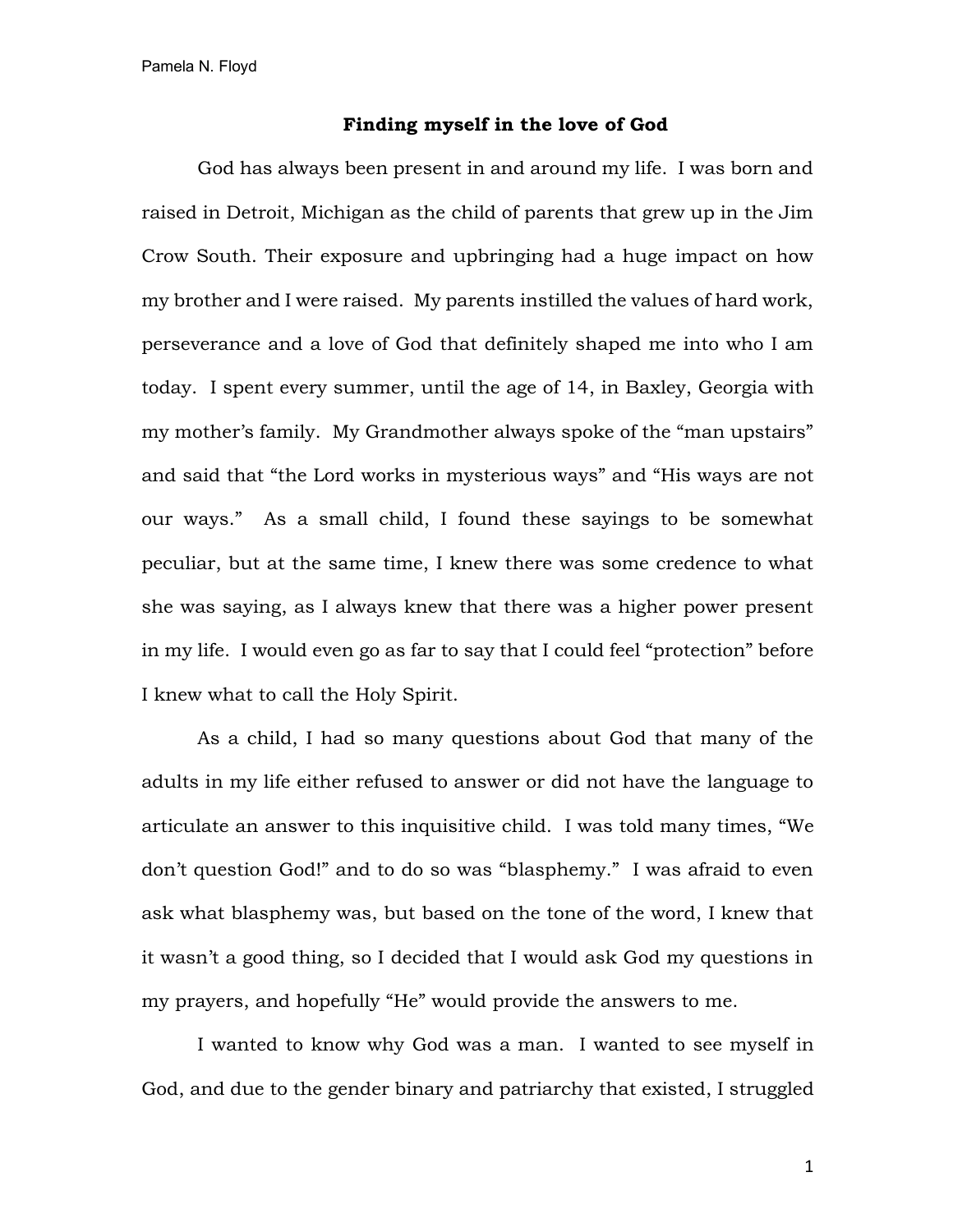to find my place in God. I struggled to find myself in a "blue-eyed Jesus" that surely did not know what it was like to be a Black female in the "yet to be" United States of America. This quandary is one that I struggled with until I was in my late twenties.

I grew up in the African Methodist Episcopal (AME) church until my family transitioned to the Lutheran Church Missouri Synod (LCMS) when I was nine or ten years old. I immediately noticed the difference in the style of worship and I began to dread going to the LCMS church because I perceived the service to be extremely boring. I did not understand why all of the standing up, sitting down and kneeling were necessary. The one thing that I found to be refreshing about the LCMS was that the services were about an hour long and therefore, we were not in church for three hours on Sunday.

At the age of 12, I was enrolled in my confirmation class. I loved the confirmation process as it was structured and it gave me some definitive answers about religion and God. While I now see that some of the "answers" were dogma, I still relished in the ability to have my questions answered. My pastor, Rev. Milan W. Tonn, tried to answer all of my questions and if he did not know an answer, he would say that he did not know. That was so refreshing to me, as most adults in my experience, would not admit when they did not know something. However, I also think it was his way of saying, "this is too deep for me to address with you right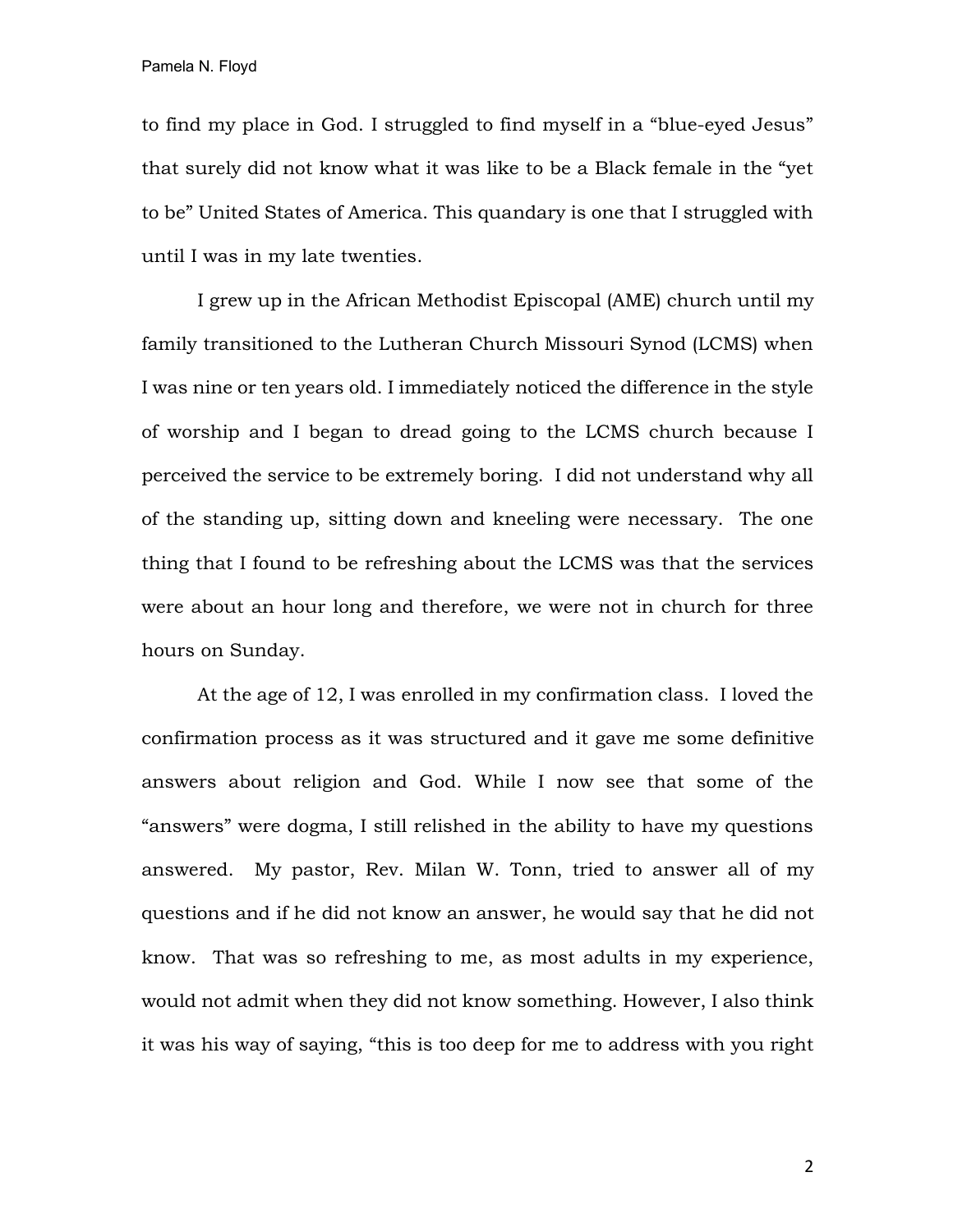now," and I was ok with his response, as he addressed my questions, instead of brushing me off.

After my confirmation, I had a new appreciation and understanding for the LCMS style of worship, and I grew to love it because I now understood the "backstory" or the names of the doxology, confession, etc..

I attended a LCMS high school and while there was where I first heard the voice of God. In my junior year of high school, while sitting in a class called Christian Doctrine, I began to hear the voice of God. The voice became louder in my senior seminar called Christian Life. In this class, one semester was spent in the study of all world religions and the other was spent in the study of cult religions. I found this to be one of the most fascinating courses that I have had in my entire educational career, as it opened my eyes to the notion that God has many names and that God is loved by many.

While I was in high school, I knew that I wanted to pursue a career in medicine, but I also knew that I had this pull to know more about God and to be in service to God. I made the decision to go to medical school when I found out that the LCMS would not ordain women. I had resigned myself to the fact that my ministry would be one through the healing arts, not one that required a divinity degree, as God could see that I was in the LCMS. Even after the completion of my medical school and residency training, the desire to learn more and do more for God never went away. After marrying my husband and starting our family, the voice of God had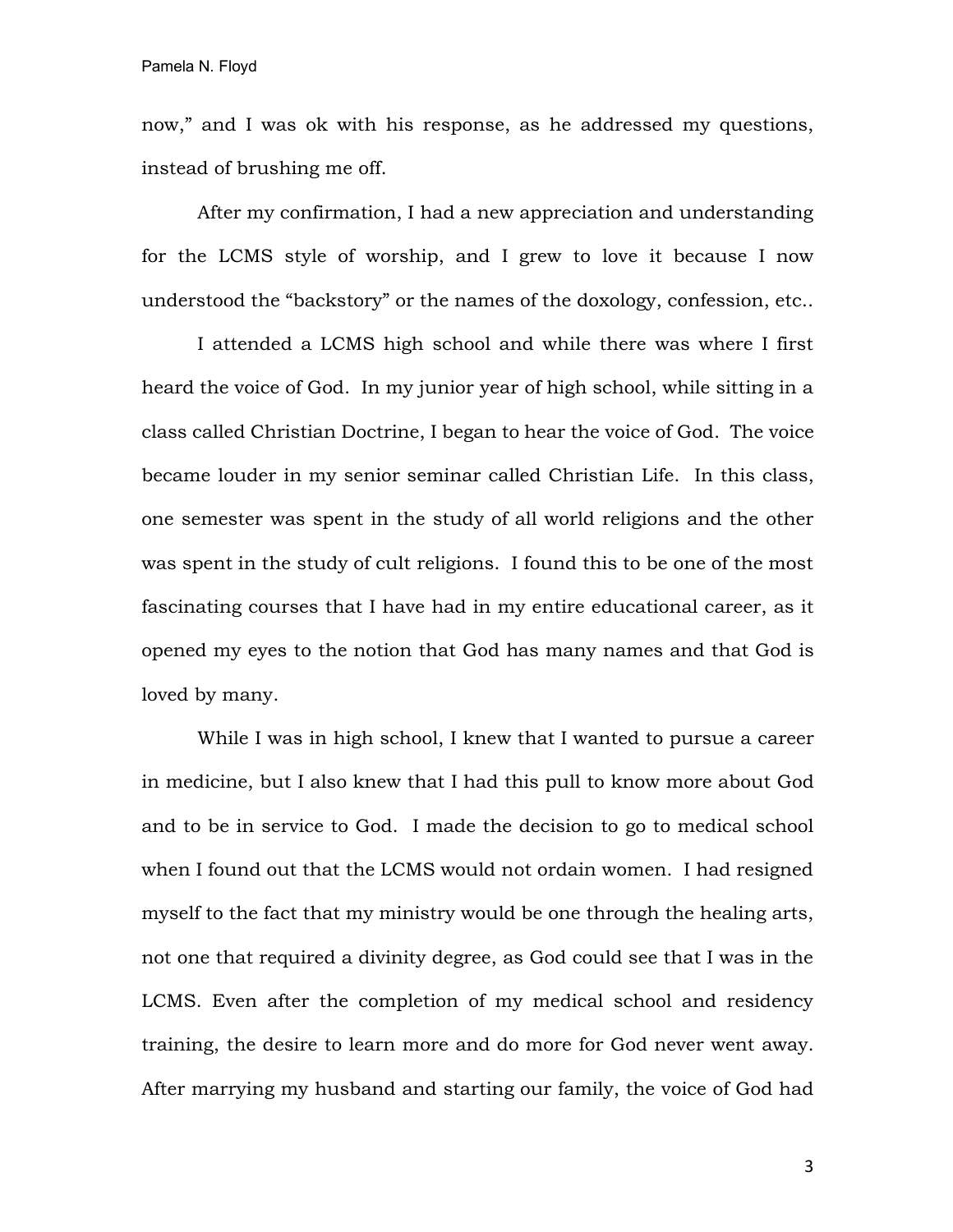become a whisper at this stage of my life, but became louder the older my children became.

My now husband, but then boyfriend, was a member of Trinity United Church of Christ, and I remember the first time I went to church with him. Trinity's motto of "Unashamedly Black and Unapologetically Christian" resonated with me in a way that I was not aware that I needed resonance. For the first time in my life, I felt fully a part of the body of Christ; my formative years were spent in a denomination that was predominately white and patriarchal. I was blown away at the worship and the number of Black women that were in the pulpit. In my LCMS context, women were relegated to dressing the altar and that was as far as a woman would get in the pulpit. The sermon on that Sunday was not given by the Rev. Dr. Jeremiah A. Wright, but by an African American woman. I had no idea who she was, but I was greatly moved by her sermon and her being. It was that day that I finally saw and felt that God was not a man, nor did God have color. It was on that day, that the "blue-eyed" Jesus became unnecessary and obsolete. My Jesus looked like my Daddy and given that there was no one who was alive that had actually walked with Jesus to paint him, my Jesus could look like whomever I wanted him to look like.

I would get married in Detroit, Michigan, at the church where I grew up and was baptized, but I would later become a member of Trinity United Church of Christ, so that my family would be members of the same house of worship.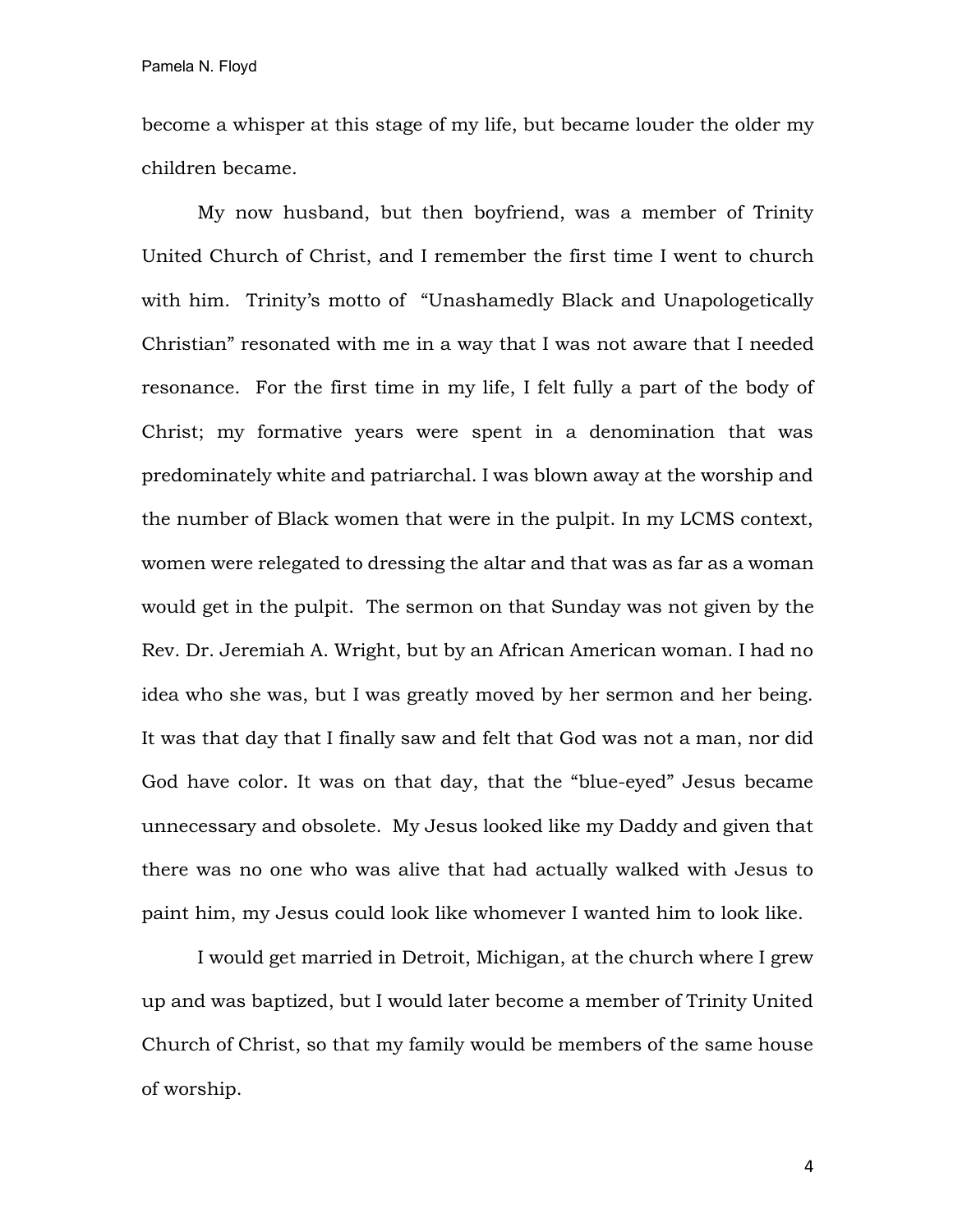One of the biggest decisions that I made was to take a step back from the practice of medicine to be more present for my family. My husband and I discussed it and he was totally on board with the decision. For a very long time I found myself trying to make people outside of my family comfortable with our decision. After the continued statements of, "but you went to school for so long" and "that is such a waste of education", I eventually tuned them out and continued on the path that my husband and I agreed would be in the best interest of our family. I cherish the decision, as I have two well-adjusted, wonderful children. This decision definitely brought me closer to God, as I prayed for continued peace with our decision.

While raising my children, I became a part of a ministry called Moms in Prayer International. This ministry is structured so that groups of mothers meet weekly for one hour to pray for their children and their schools. Before I knew it, I was a leader of the elementary group. I went on to become a leader of the junior high group and went on to serve as one of the leaders of the high school group. I am currently serving as a leader of a college praying moms group. I have enjoyed interceding for my children and their schools with other moms that love their children as much as I do.

The call to ministry began to become much louder in my ears as my children grew. Throughout our marriage, my husband and I began to compose our "bucket lists." Every January, we would cross off the things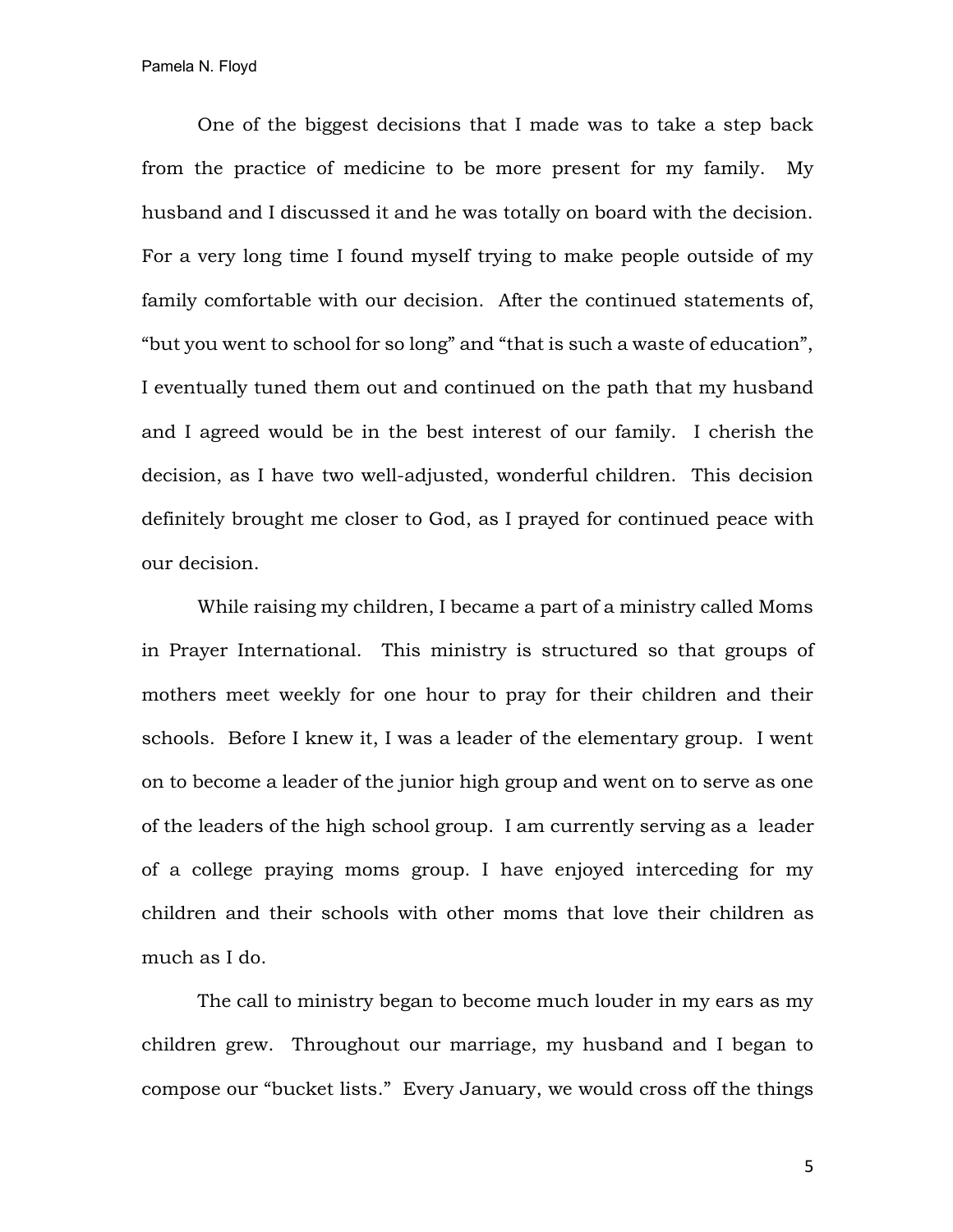that we had completed and rearrange the remaining items. Attending seminary had always been on my list, but it continued to move up on the list. One day, out of nowhere, my husband told me that I should go to seminary. Our children were older and now was the time for me to pursue the first thing on my "bucket list." That Sunday at church my husband told our pastor, the Rev. Dr. Ozzie E. Smith, Jr., that I wanted to attend seminary. My pastor told me about the discernment weekend at McCormick Theological Seminary and the next thing I knew, I was in attendance.

I struggled with some of the denominational stances taken by the United Church of Christ. I was raised to believe that homosexuality was a sin, especially in the Lutheran Church Missouri Synod. However, my mother did not believe that to be true. She always said that God did not make mistakes and if "he" did not make mistakes, then how could we condemn someone to hell for something that they could not change? Sexuality was something that you just had and given this, how could we ask someone to make another "choice" other than the one that was natural for them? Especially when this choice was not harmful to anyone. I pondered this, as I would read otherwise in the "Holy Bible"….. This was truly a struggle for me, as I knew what my mother said was true and yet, I struggled…….until I met a friend that was a gay Black man while in graduate school earning my Masters in Public Health.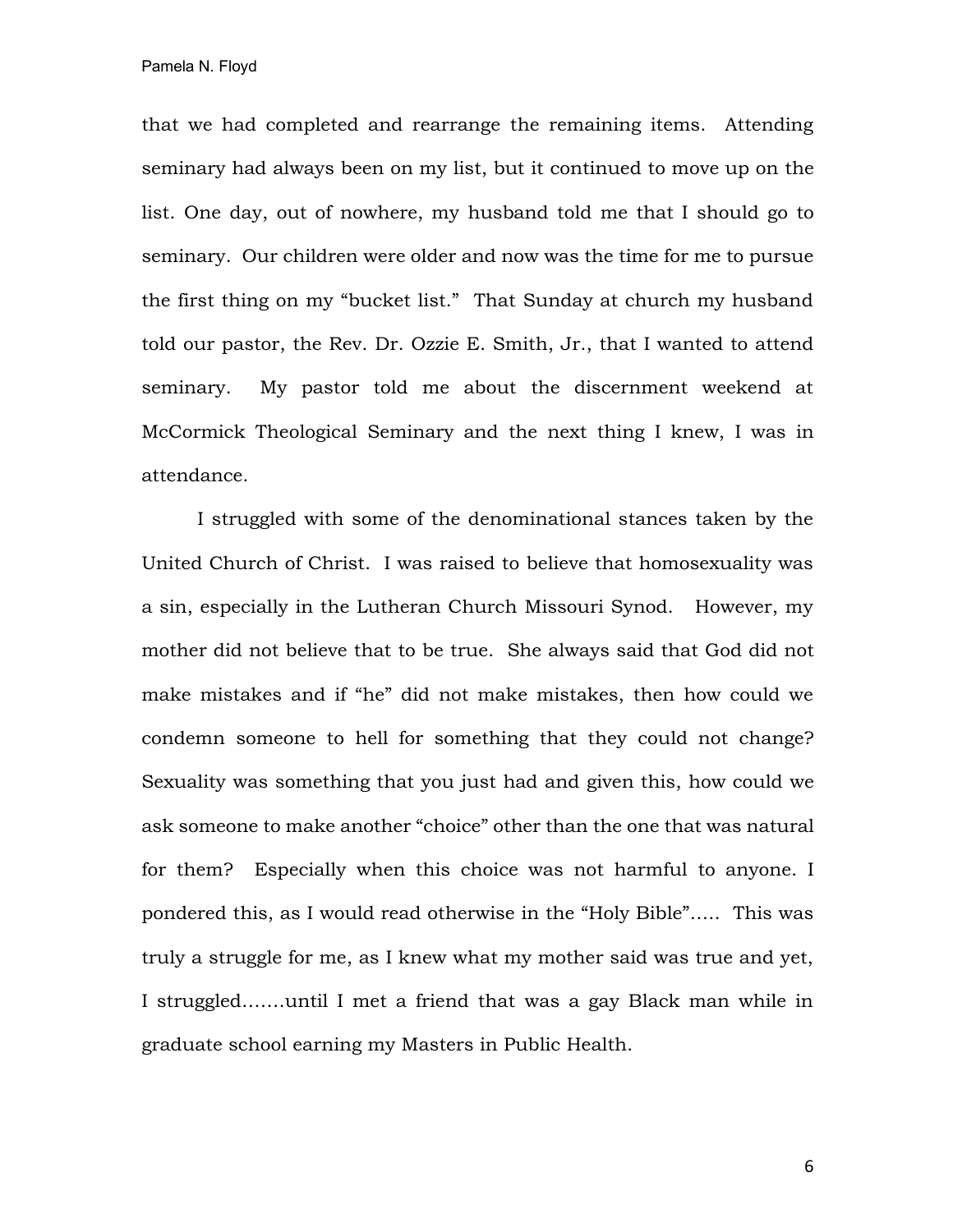In his letting me into his life, I gained great insight around the struggles that he faced as a Black, gay man. He loved Jesus and God, but he knew that he could not be his "authentic" self in the church. That made me so sad, as I could come to church with my husband and not be ostracized. One day, one of our classmates made the statement that homosexuality was a "choice." My friend did not respond as he did not want to be ostracized by the other Black students, but later I knew he needed to address that "statement" and decompress. He began by stating that his orientation was not a choice and that it infuriated him that Black Christians were so quick to throw someone that was same-gender loving into hell with words from the same Bible that was used as justification for the enslavement of Africans in the trans-Atlantic slave trade. It was in that moment that I realized that we are all God's children and we all are deserving of God's love. Further, I would now join Trinity United Church of Christ, as I had reconciled with the United Church of Christ's acceptance of everyone as children of God.

The United Church of Christ's statement of faith is an inclusive document that uses the language of today to provide guidance on faith.

This statement recognizes God as an eternal spirit. This statement is open enough for me to find the "God" that I need; meaning that with God as an eternal spirit, God transcends total understanding by humans. Humans have always tried to put God in a box of their choosing by making God male, making God white or making God punishing and full of wrath.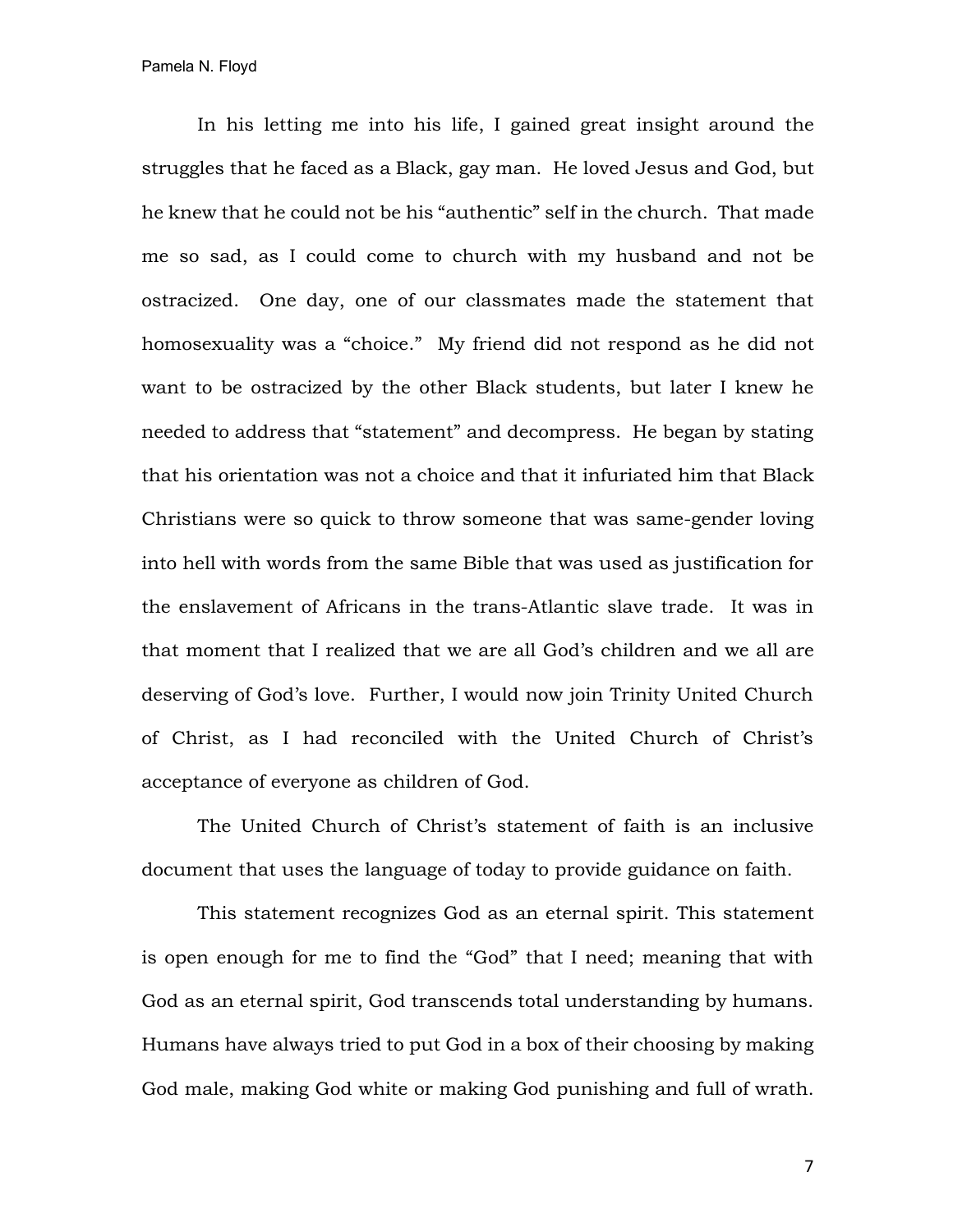I have come to identify with a God that is neither male, nor female, as I believe that God transcends the gender binary. However, I have never questioned that God was present in my life. What has changed is how I view God.

This statement also recognizes and confers the reassurance that Jesus sent the "comforter" or the Holy Spirit to dwell with us as our guide. The Holy Spirit serves to remind us of Christ's presence in our lives as members of the family of God.

This statement further assures all that God promises "to all who trust in the gospel forgiveness of sins and fullness of grace, courage in the struggle for justice and peace, the presence of the Holy Spirit" an eternal life in the "kingdom which has no end."1

I believe that God is with us in our walk-through life and on our faith journey. I have come to realize that God truly is present in all things that are of God's creation. In the tearing down and through the breaking of the patriarchal structures that were built during my formative years, I have come to recognize God as a God that created me as a good thing, with purpose and on purpose!

*God created humanity in God*'*s own image, in the divine image God created them; male & female God created them.*

*Genesis 1:27 CEB*

 <sup>1</sup> Robert V. Moss, *Statement of Faith of the United Church of Christ* (https://www.ucc.org/what-we-believe/worship/statement-offaith).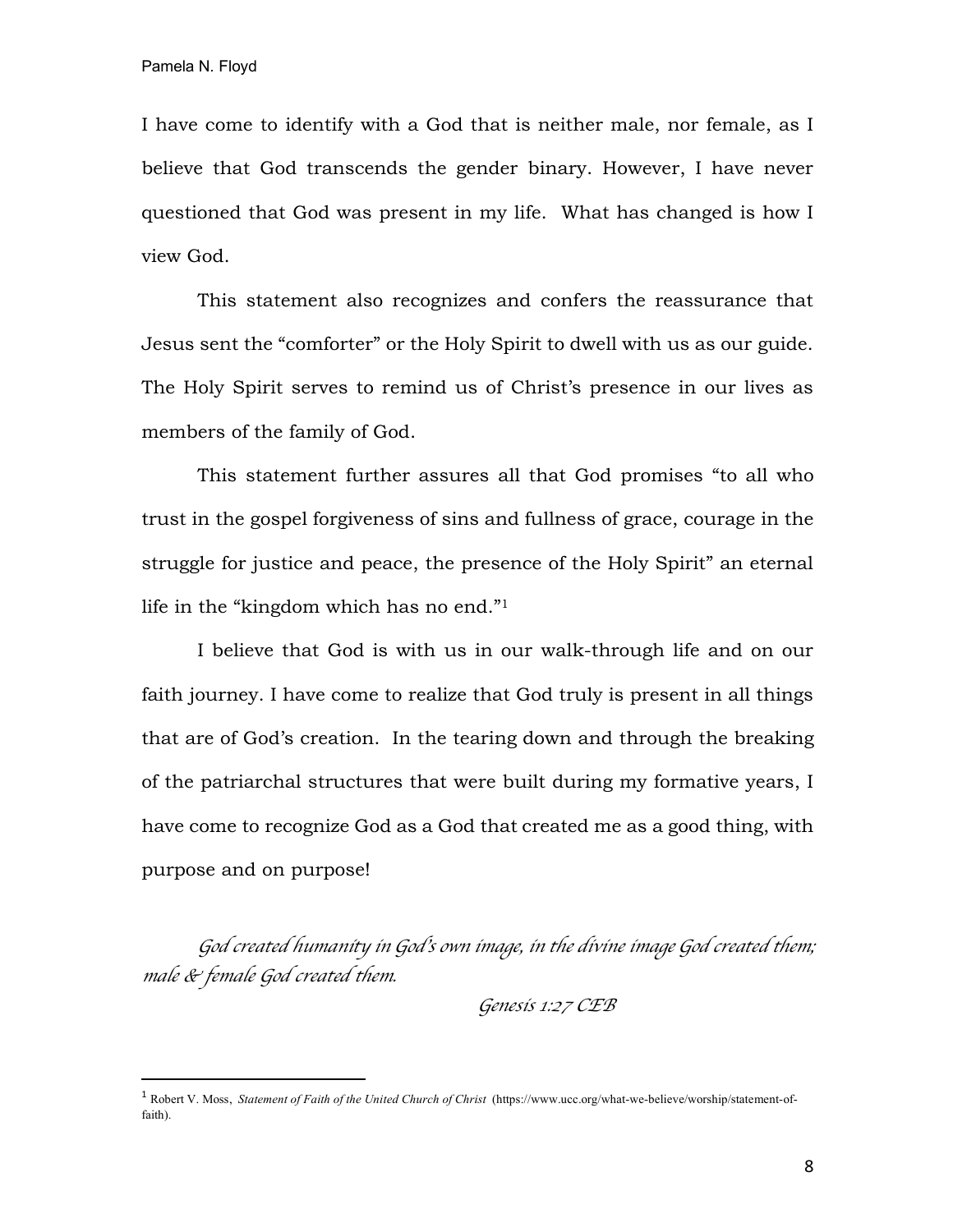I believe that all humanity is created in the image of God. I have an image of God through my relationship with Christ. My faith is born out of that personal response to the story of Jesus and through my personal relationship with Jesus. I now see that the search that some of us have with defining the "Imago-Dei" and the character of God is one that is shared by Jesus and all of God's children. It does not matter if they come from a different culture, ethnicity, faith tradition or social standing, it is my responsibility to ensure that they know that I affirm who they are as they, too are created in the image of God. This affirmation of who they are and whose they are is something that will be my responsibility as a member of the ordained clergy. This affirmation is paramount in the building of the community of God. This community of God, is not just made up of Christians; it is made up of all of the people of God's creation. This creates a shared stake in the world that God created and called into being. In Genesis 1, God called all of God's creation good; therefore, it does not matter what we believe or where we believe it because God has already called it good!

These good creations have to experience God in their own way. Theologian Howard Thurman says on the experience of God that, "You can't be taught it as much as it can be caught." Many believe that the mere act of going to church and being in fellowship with other believers, will ensure an experience with God. I agree with Dr. Thurman that each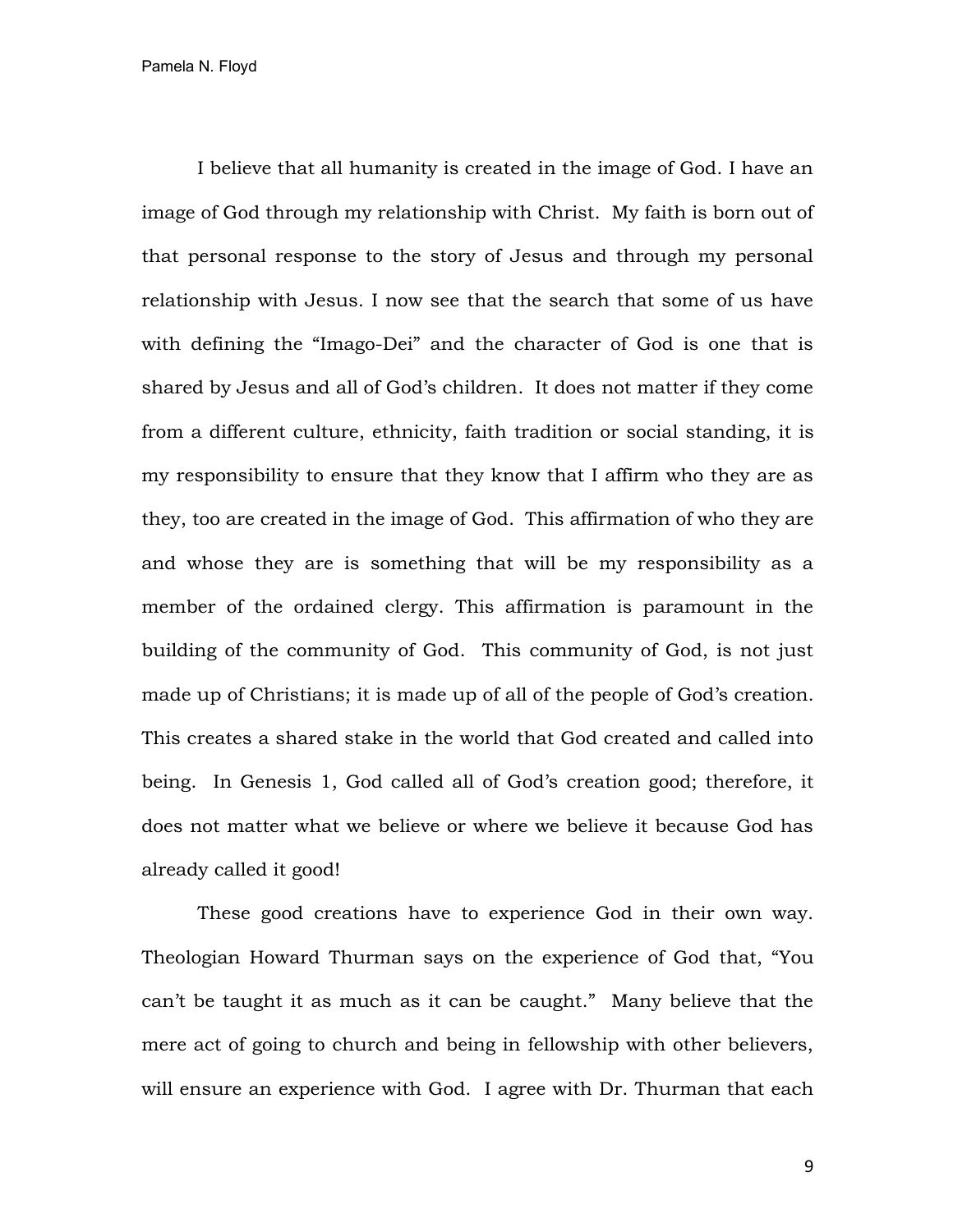person's experience with God is unique and is not something that can be taught.

In experiencing God for ourselves, we find a new appreciation for what Jesus did on the cross for us. This ultimate sacrifice of crucifixion by Jesus sheds a light on sin and oppression. Sin is what we all do, but how we respond to sin is indicative of our relationship with God. When we sin, we alienate ourselves from God. In Jesus' sacrifice of dying on the cross, his burial and resurrection, we are freed from the bondage of sin and therefore are restored into fellowship with God. God can never be taken away from us, as God has showed us in the incarnation of Jesus that we all share a common path through Jesus.

Jesus found himself in the position of being of service to all in his life, crucifixion, death and resurrection. Jesus was and is a revolutionary for peace and justice in an extremely unjust world. Jesus called "sinners" as they were and was accepting of them as they were, without the act of repentance. Jesus taught everyone to love their neighbor as themselves and was crucified because he dared to challenge the status quo of oppression that existed in his society.

What does it mean to conquer sin and death? It is through the resurrection of Jesus that we stand in victory over death. When we love God, we have hope and it is through that hope that we conquer the sting of death. Death is not only viewed as the death of the physical body, but also the estrangement from God secondary to sin. Jesus' death and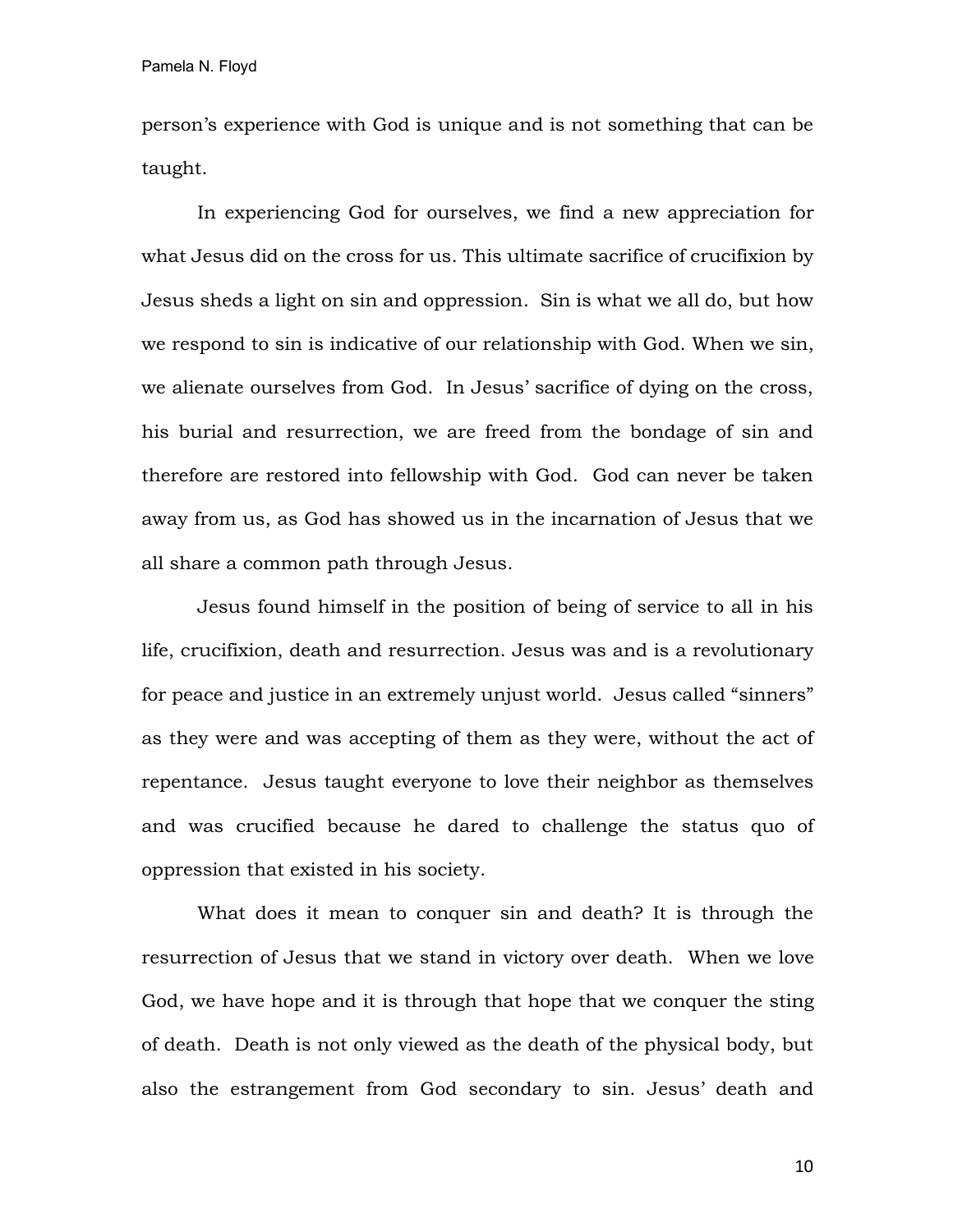resurrection has removed the consequence of death from our existence. This belief in the hope of an eternal life with God after our physical death lends itself to the hope in the salvation through the resurrection of Jesus. Liberation is a byproduct of this faith in Jesus, as we are freed from the spiritual death that our physical death will bring.

Faith is necessary to understand the relationship of our salvation through the cross. The cross, at the time of Jesus, represented a symbol of oppression. However, through our faith in the resurrection of Jesus, the cross becomes a symbol of freedom.

Dr. James Cone in his book, *The Cross and the Lynching Tree,*  speaks of salvation in this way: "salvation is broken spirits being healed, voiceless people speaking out, and Black people empowered to love their own Blackness."2 As a Black woman, this statement resonates with me as it demonstrates the path that I have walked in my faith journey. Society at large has criminalized the color of my skin and therefore, my spirit has been broken on many occasions, but through my faith in Jesus dying on the cross for my salvation, my spirit has been healed. I have been voiceless because many structures in our society do not honor the voices on those that reside on the margins of society. However, I have found my voice through the salvation of Jesus. I have also come to wholeheartedly come to LOVE my Blackness, as I am a good creation of God and God does not make mistakes! I love who I am and whose I am.

 <sup>2</sup> James Cohn, *The Cross and the Lynching Tree* (Maryknoll, NY: Orbis, 2011) 158.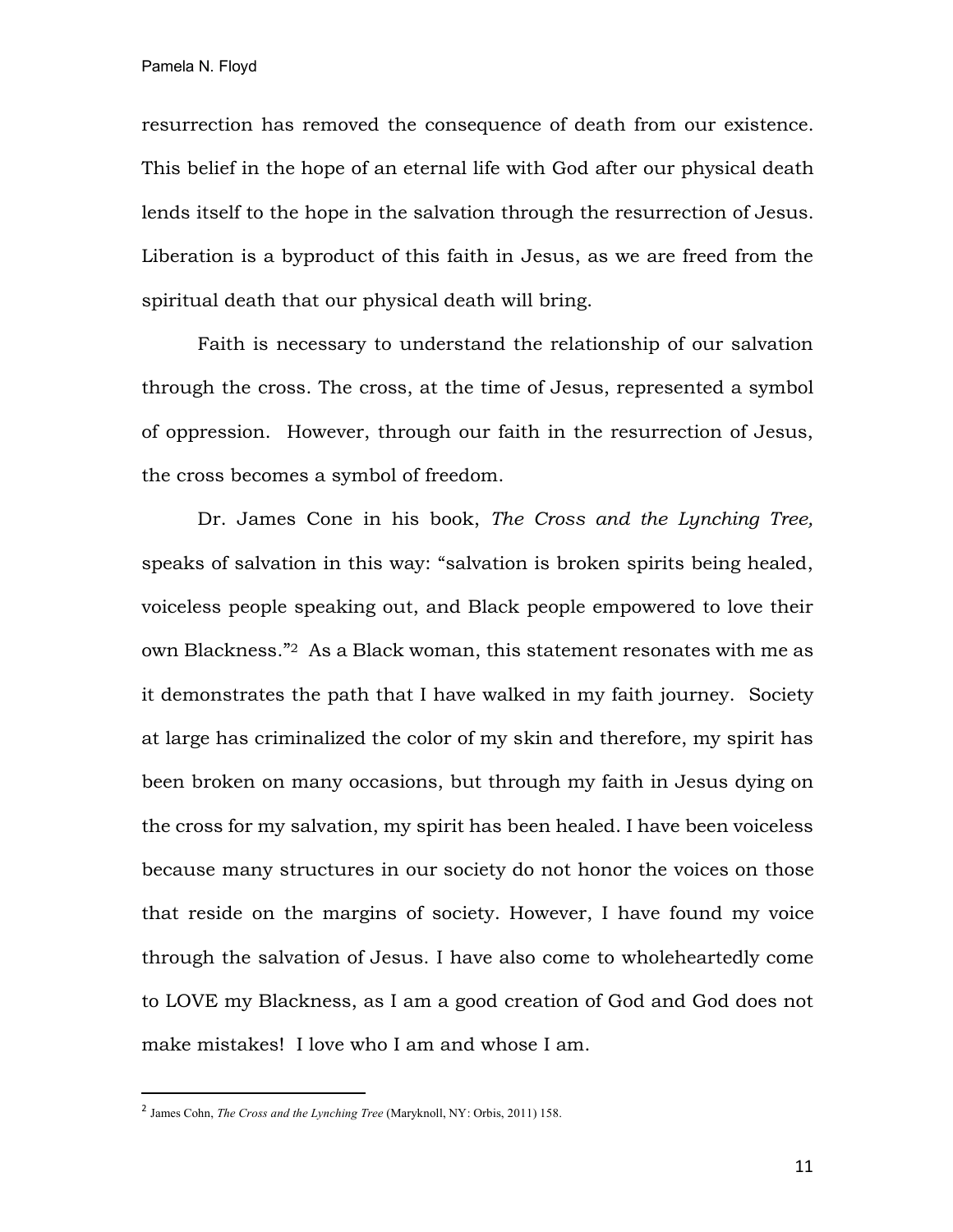The healing garnered through the cross cannot be taken away. However, Dr. Cone, makes a parallel that can be found between the Cross and the lynching tree in the Jim Crow South:

"The lynching tree—so strikingly similar to the cross on Golgotha—should have a prominent place in American images of Jesus' death. But it does not. In fact, the lynching tree has no place in American theological reflections about Jesus' cross or in the proclamation of Christian churches about his Passion. The conspicuous absence of the lynching tree in American theological discourse and preaching is profoundly revealing, especially since the crucifixion was clearly a firstcentury lynching. In the "lynching era," between 1880 to 1940, white Christians lynched nearly five thousand black men and women in a manner with obvious echoes of the Roman crucifixion of Jesus. Yet these "Christians" did not see the irony or contradiction in their actions."3

I find this lack of attention to those that live and exist on the margins of society will always find parallels in their existences and the death of Jesus on the cross. There will always be racist Christians and that makes me sad, but I have hope in the salvation of all through the belief in the death, burial and resurrection of Jesus for all people.

Jesus walked after his resurrection with scars. He was healed and whole, and yet, he had scars. Salvation and reconciliation does not promise an easy life with the emotional or physical, but it does give a healing that is un-paralleled in its existence. Jesus stands with us in our hurt and our healing. The scars serve to remind us how powerful the love of God is.

Reconciliation is the restoration of our relationship with God. If we are true and authentic with ourselves, then we can have a true and authentic relationship with God. It is through the grave of Jesus that we

<sup>—&</sup>lt;br>3 James Cohn, *The Cross and the Lynching Tree* (Maryknoll, NY: Orbis, 2011)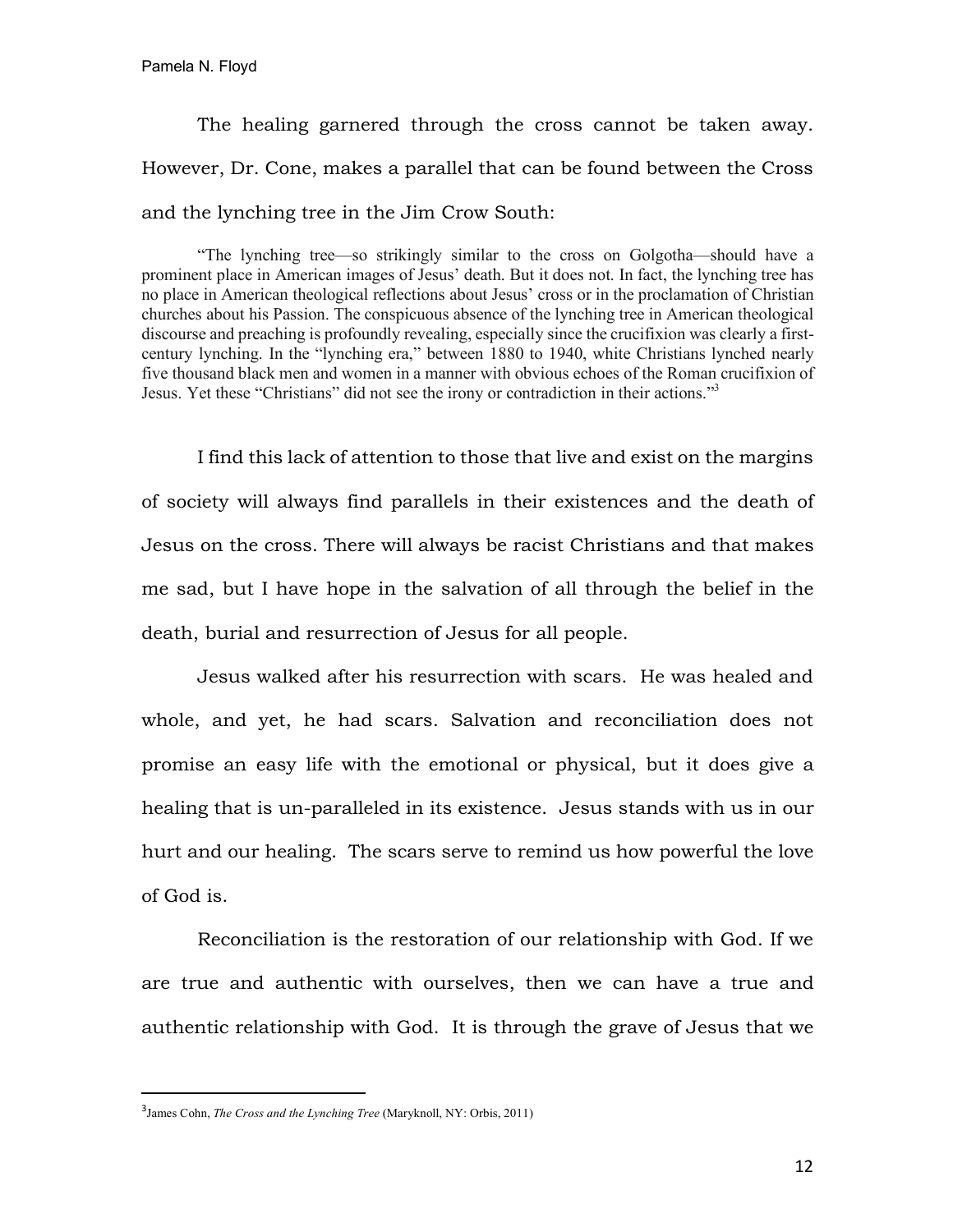experience God's unmatched love. Once we know the love of God, it is our responsibility to share that love with others. It is our responsibility to pray, not just for ourselves, but for others. This does not mean that we neglect our needs, as clergy we are only good to others if we practice self-care.

## **Sacraments**

Water is an element that is made from two-parts hydrogen and onepart oxygen and it is synonymous with cleansing. We cannot clean ourselves or many of our items in our lives without it. Water stands as the element that is used in the sacrament of Baptism. Baptism serves as an outward sign of an internal condition of grace. It is through the sacrament of Baptism that we are welcomed into the body of Christ through the symbolic cleansing of Baptism. Baptism by water and the Holy Spirit serves as a symbol of Jesus' death, burial and resurrection. It also implies our confession of sin and the change of our hearts.

Baptism serves to unite us with God through the use of a water containing ritual. I do not believe that Baptism is a necessity for salvation, as John 3:16 says otherwise. However, it is a ritual that welcomes members into a church community and unifies the body of Christ.

Baptism also symbolizes transformation. The addition of new members to the body of Christ changes the church and the community. This addition allows for fresh, new thoughts and ideas to be integrated into the body, which is exactly how Jesus lived his life. Jesus introduced new ideas that were contrary to the status quo. Jesus lost his life for his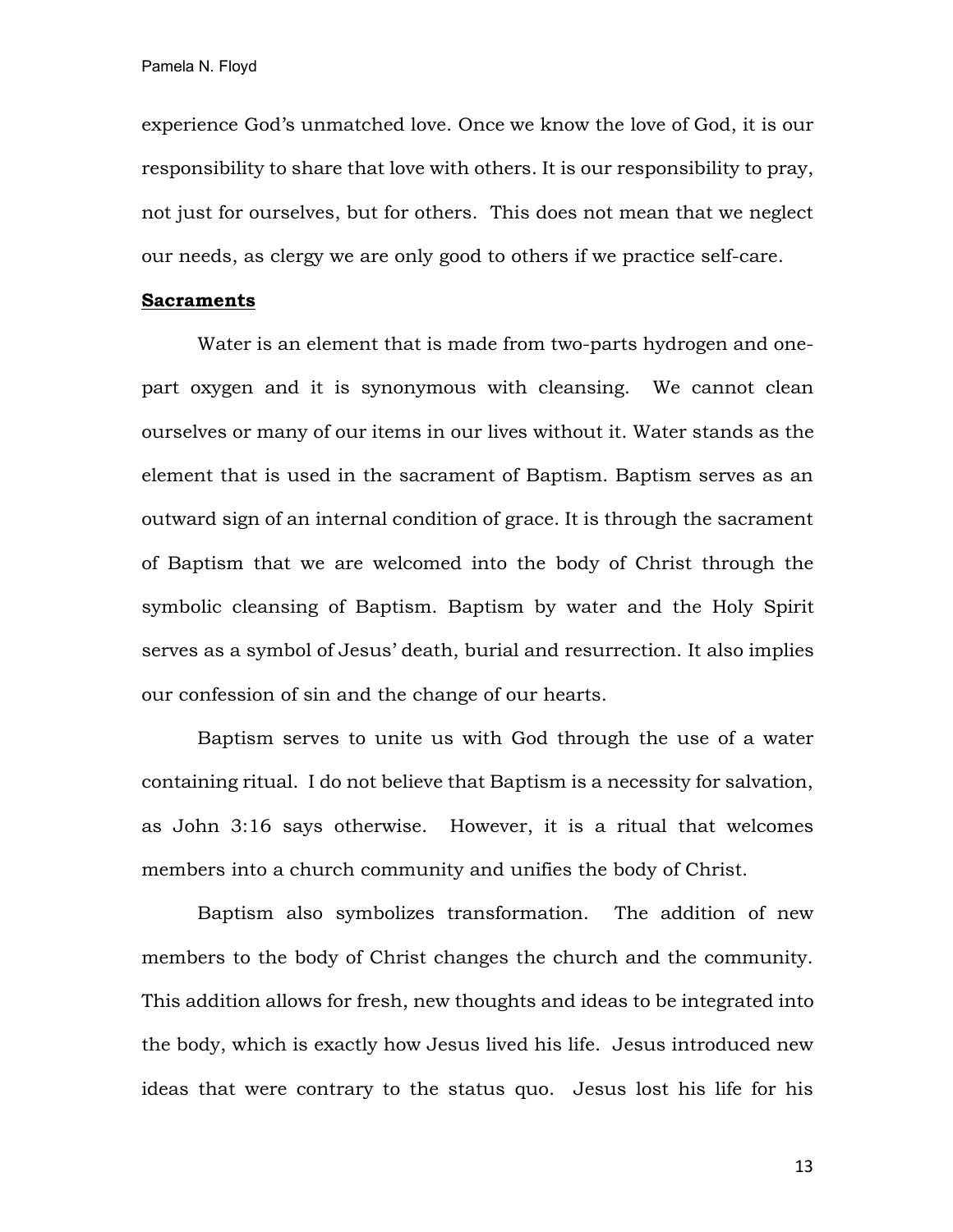thoughts and ideas, but the body grew and did not die. The act of Baptism serves as a conduit for the church to flourish.

Baptism serves as an identification with Christ, whether it is an adult, infant or child that is welcomed into the fold. The Baptism of infants is just as valid as the Baptism of an adult. Infants grow in their faith surrounded by a community that will love them and show them the love of God as they grow—both spiritually and physically.

Confirmation serves as the bookend to Baptism, in that it gives the infant whose parents spoke for them at Baptism, the opportunity to speak their faith for themselves.

Holy Communion or the Lord's Supper is another sacrament that serves as an act of community empowerment. Jesus had the last supper with his disciples before he was betrayed, and he used bread and wine to symbolize his body and blood that was sacrificed for all of God's creation. This Passover meal that was shared with Jesus' disciples became the new covenant that was sealed by the blood shed by Jesus at Calvary. This memorial meal serves as a refresher to those in community for their individual ministries. Communion is symbolized through bread and wine, but those two simple things are used to remind us of Christ's victory over the sting of death.

This memorial meal binds us together in Christian unity, which allows us to recognize God's presence and divine providence in our lives.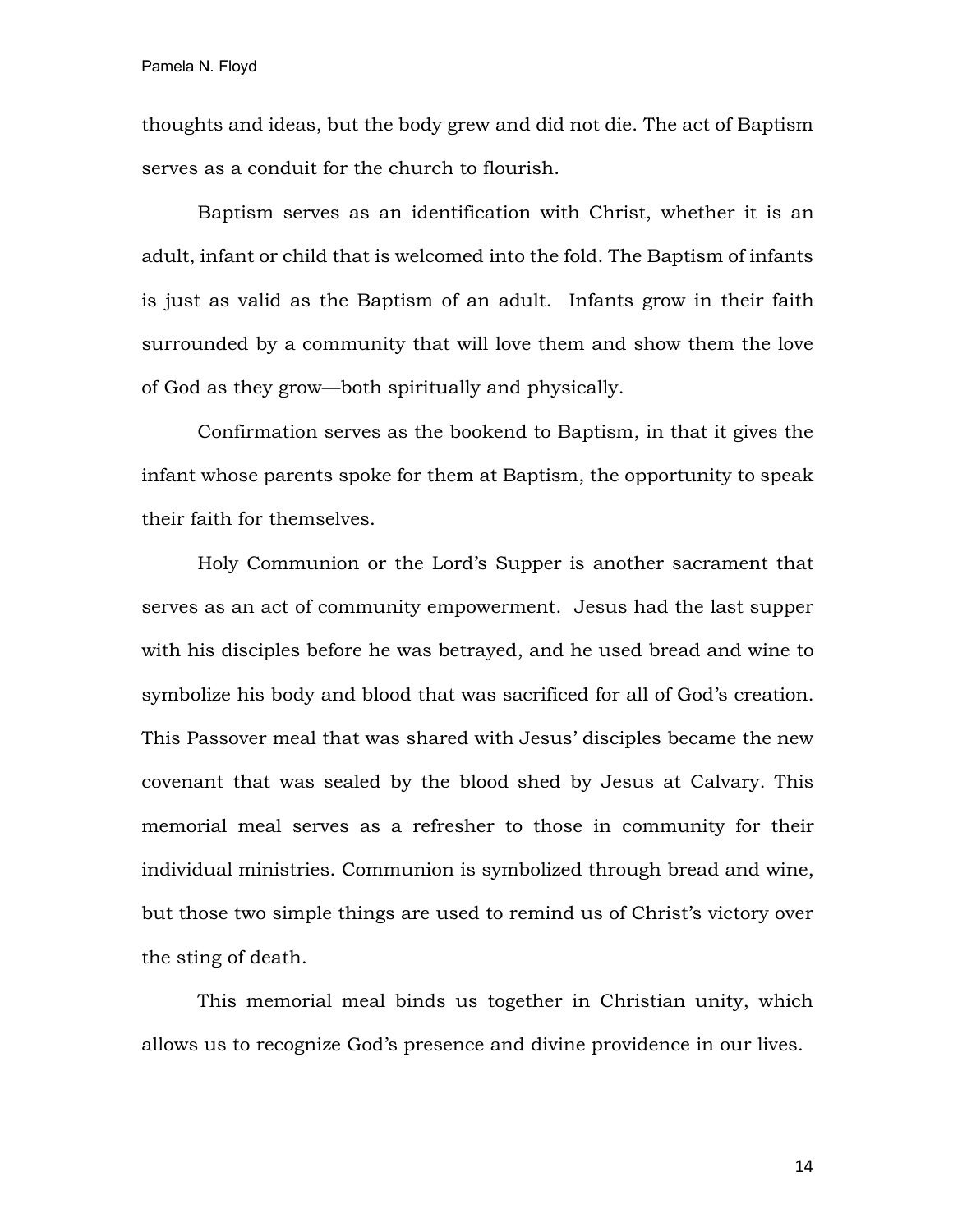God uses the very simple elements of water, bread and wine to do the extraordinary work of showing love, extending belonging and building the community of Christ.

As a body of Christ, we are obligated to one another. It is through this obligation of covenant in Christ, that we must not close this act of sharing and forgiveness. The Lord's table should be open to everyone, so all can celebrate living in the love of God.

## **History & Polity**

The United Church of Christ was formed by the merger of four streams or churches (German Evangelical, Reformed, Congregational & Christian Churches). The initial four became two bodies of Christ, as the Congregational and Christian Churches were united on June 27, 1931 and the Evangelical and Reformed churches united on June 26, 1934. The United Church of Christ was formed in 1957 as the two bodies became one. Each of the bodies of Christ has their own histories and customs that wove the tapestry of the UCC: The Christian Church's view that its members are part of the body of Christ; the German Evangelical belief in spreading the Gospel of Jesus Christ; the Congregational church's belief that each member is important and the Reformed Church's belief in the authority of God, scripture as the primary, justification by faith and the priesthood of all believers.

John 7:21, "that they may all be one" has continued to serve as a principle of guidance for this denomination as well as the denominational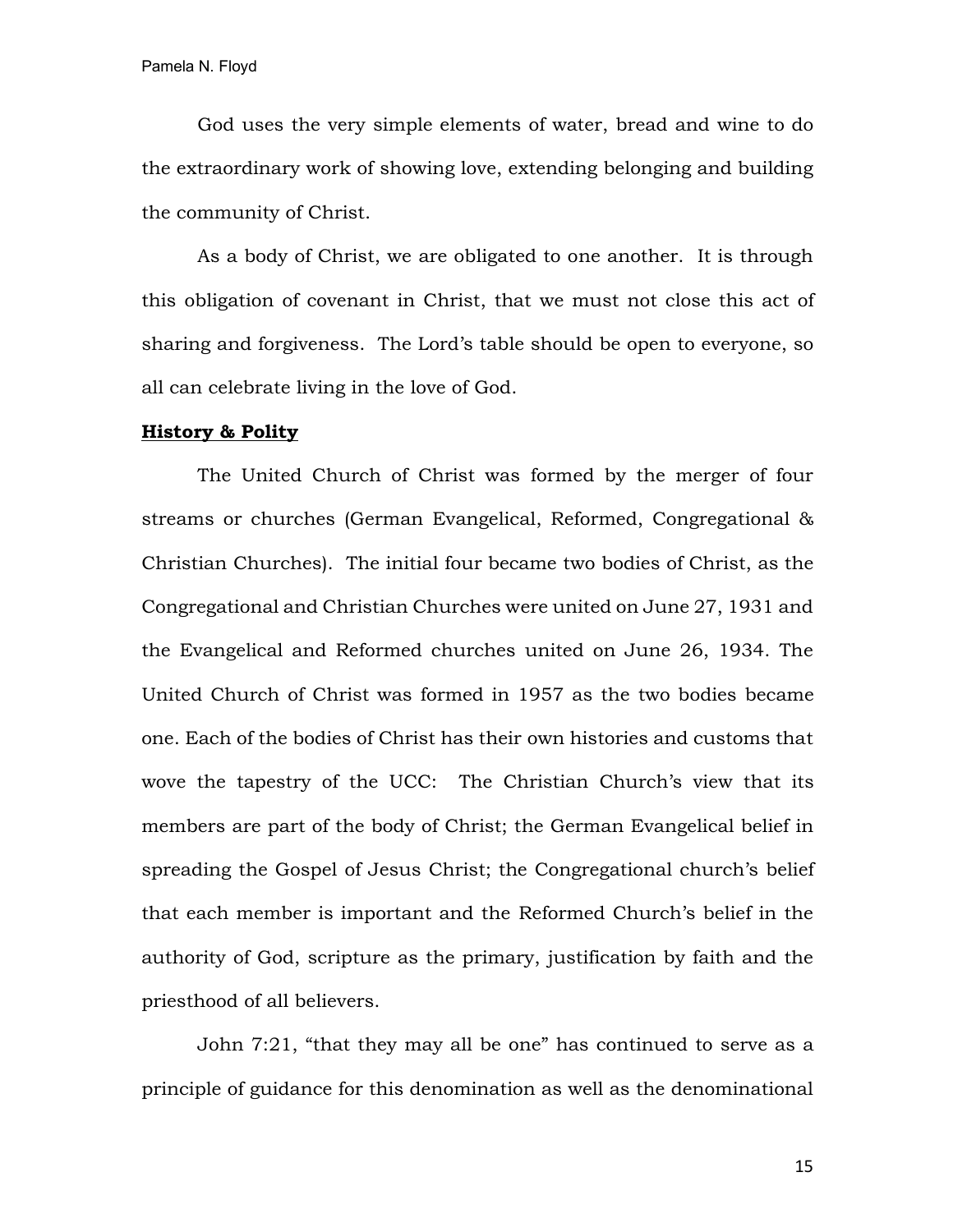motto. The UCC supports a "unity within our diversity" due to our bond in Jesus Christ. This denomination lives by this and is open to hearing the voice of God that is still speaking. The United Church of Christ realizes that the Bible is not the final word of God, though it recognizes that God does speak through those pages assembled. However, the Bible is not the inerrant word of God, but rather a collection of books and writings that were called the "word of God" by our church Fathers and Mothers.

I became a member of the United Church of Christ because it is a denomination that takes stands and supports social justice issues. The support of issues that affect the "least of these" is a demonstration of how the United Church of Christ not only talks the talk, but it is a body of Christ that walks the walk. These actions and public declarations demonstrate the covenantal nature of the United Church of Christ as the body that truly seeks for all to be one.

The beauty of the United Church of Christ is that it is autonomous and covenantal, which is a central tenant of the denomination. Autonomy and covenant are two characteristics that are equal in significance. Each local church is autonomous, which is a church that is self-governing. This autonomy is codified in the Constitution of the United Church of Christ, which says:

*The autonomy of the Local Church is inherent and modifiable only by its own action. Nothing in this Constitution and the Bylaws of the United Church of Christ shall destroy or limit the right of each Local Church to continue to operate in the way customary to it; nor shall be construed as giving to the General Synod, or to any Conference or Association now, or at any*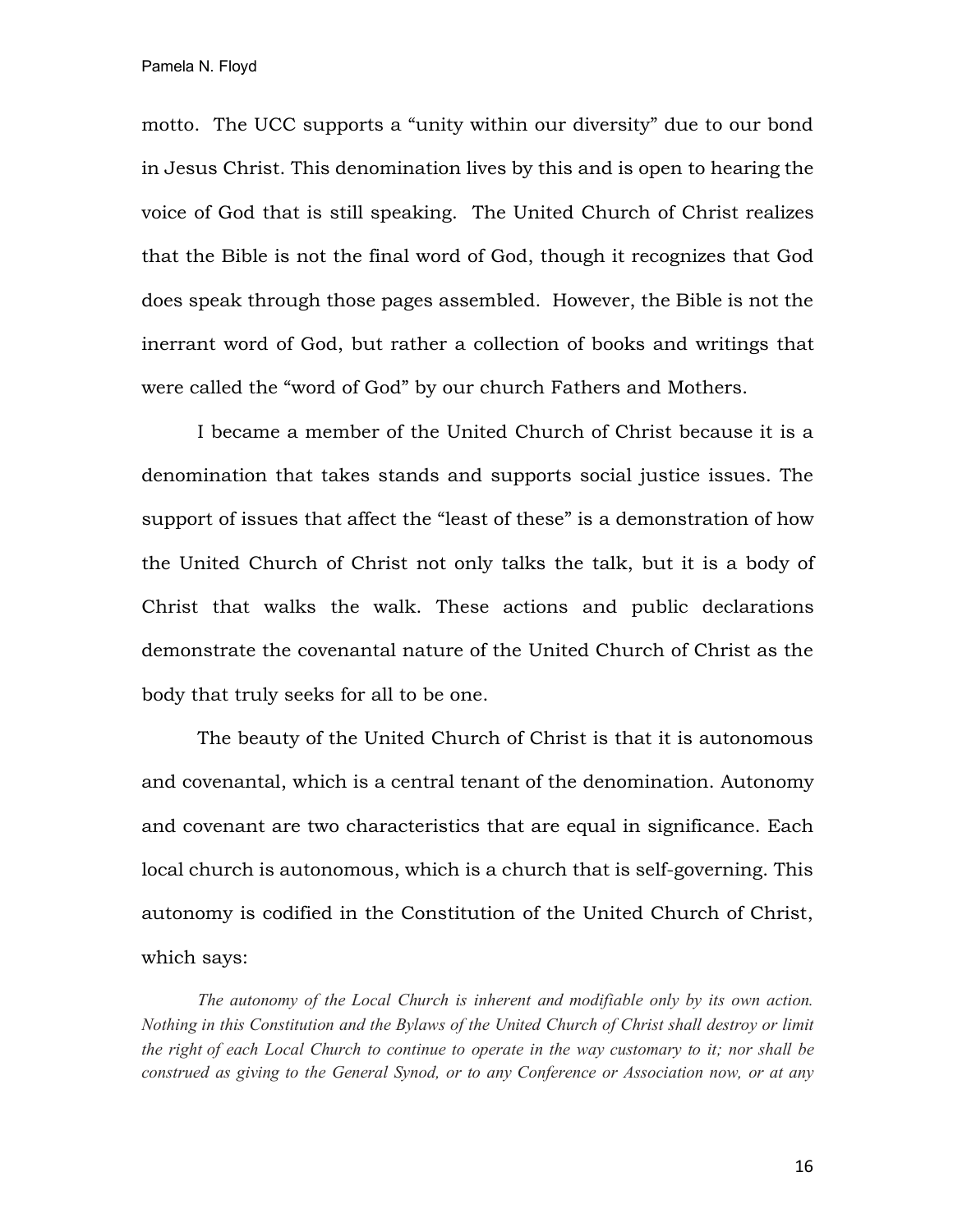*future time, the power to abridge or impair the autonomy of any Local Church in the management of its own affairs,. 4*

This paragraph assures each congregation their own autonomy in how they choose to function and govern itself as well as how they worship and live out their ministry in the world.

However, the autonomy of the United Church of Christ can also be seen as a double-edged sword, in that you do not know what you find in a congregation until you arrive. Traditionally, congregations reflect their denominational positions/theologies and attending a congregation anywhere, one would expect the same beliefs expressed. However, if you are a member of the LGBTQ+ community, one may think that all congregations are open and affirming, as that is the denominational stance, but one may not be aware that the congregations are autonomous.

Covenant is equally important to the United Church of Christ, as it demonstrates the level of commitment of our church to form a new covenant that we would all be one. Covenant is something that is available to all of God's people and it requires that we become a community of faith that is open to everyone.

This covenant relationship in the UCC is actually a covenant within a covenant, as the UCC's constitution and bylaws delineate this relationship. Ruben Shears explained in his article, *"A Covenant Polity",*  that the covenantal relationship exists among and between the body of

 <sup>4</sup> https://www.ucc.org/who-we-are/constitution-and-bylaws paragraph 18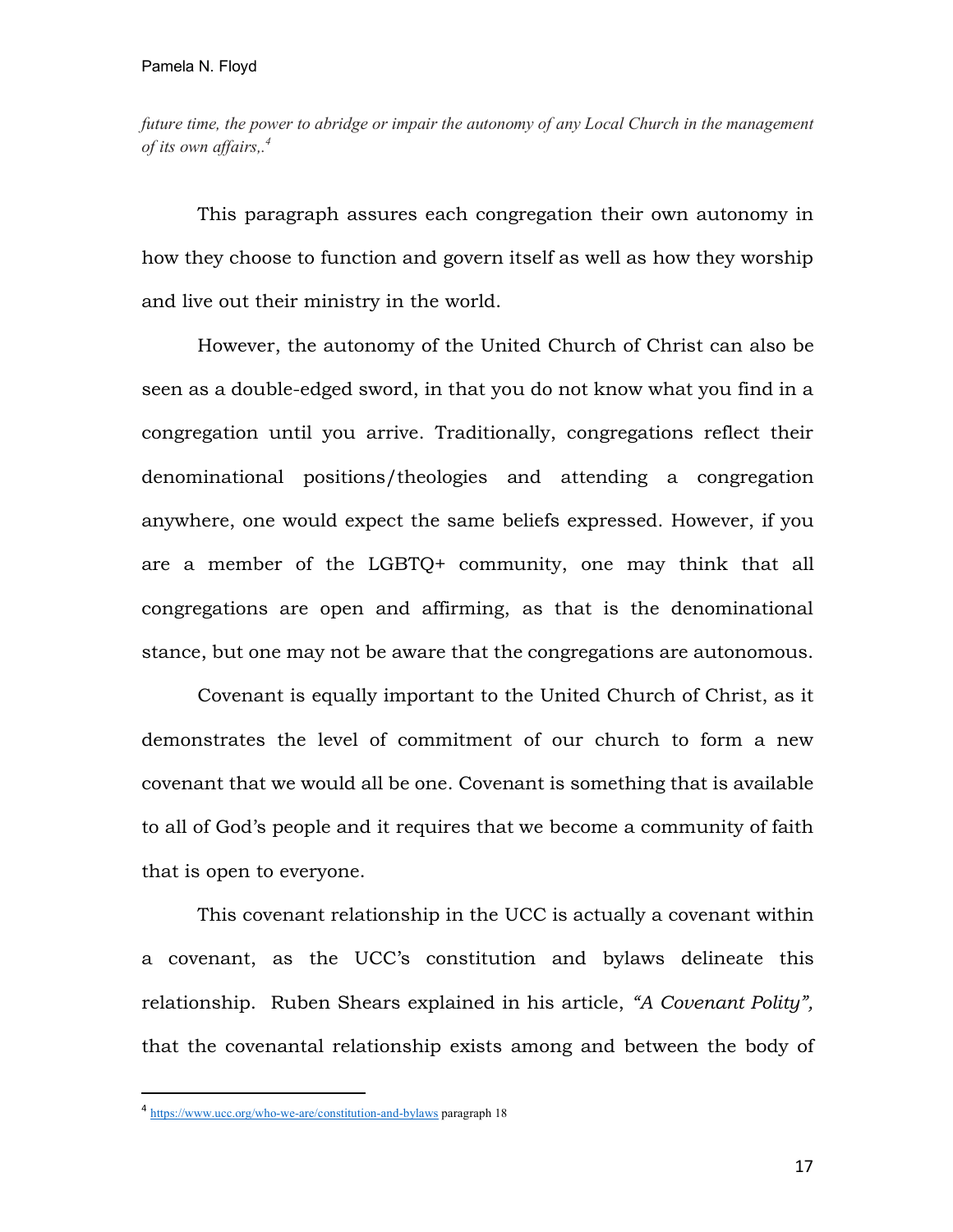Christ within the covenant that God established and is maintained in Jesus Christ, as the head of the church. The basic unit of the UCC is the local church and it is in a covenantal and autonomous relationship with the Association, Conference and General Synod. These relationships allow for a distribution of power, mutual accountability and fellowship. Each body is first accountable to Jesus Christ and is free to obey and follow the head of the church. The covenantal documents (Constitution and Bylaws) serve as covenant within the covenant of grace, which calls us to action as God calls us in the church; a covenant of faithful people.

My seminary journey has been a life-changing experience. I have always loved school, but the seminary academic journey was different in that it challenged what I thought I knew, granted me many sleepless nights, and led to great personal growth and a stronger relationship with my God. I would now define my relationship with God as one that has matured beyond anything that I could have imagined before I began my journey through seminary.

I have found myself at this point in my life on this journey and I know that God loves me. I desire to be ordained in the United Church of Christ because I know that this denomination is one that is actively working to be inclusive, so that all will know and feel the love of God. I was taught that the word love is a verb and this denomination attempts to intentionally live in the love of God. I have been called by the great "I AM" to show the love of Christ to my fellow human beings. It is my hope that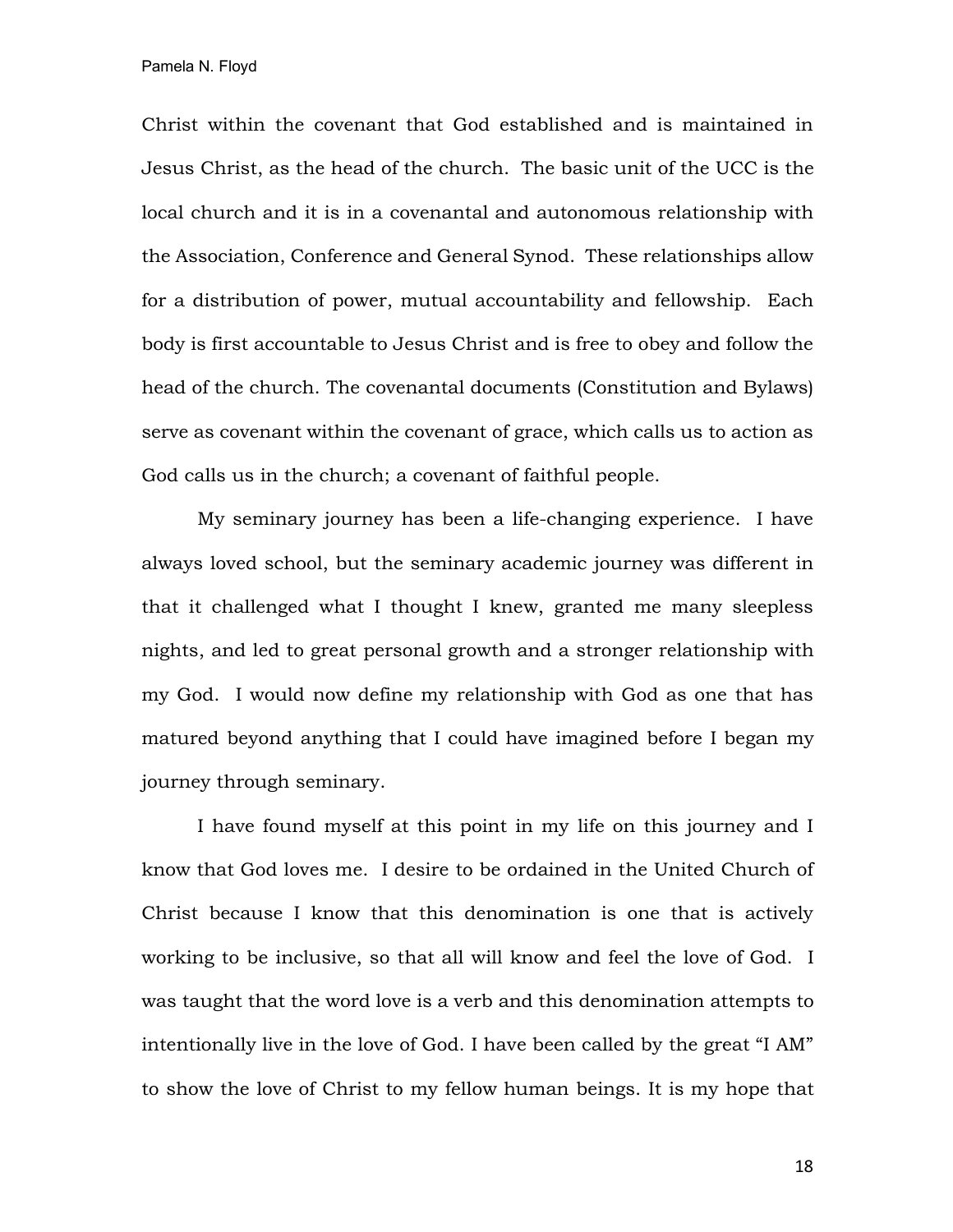my ministry will reflect the love of God in helping people to understand that God made them and called them good; no matter their mistakes, they will be loved because of the death, burial and resurrection of Jesus the Christ.

While I have always had a passion for the healing arts, I have come to realize that I have the knowledge to heal bodies through the science of modern medicine, and with the love of God in Christ Jesus, I can be an active participant in the path to heal the human spirit.

Frederick Buechner said that, "Vocation is the place where our deep gladness meets the world's deep need."5 Upon entering seminary, I was not clear on what kind of ministry that I would pursue. I knew that God would show me in her time, where she wanted me to be.

I now feel that I have found that place where my deep gladness meets the world's deep need and that for me is in hospital chaplaincy. When I participated in my first unit of Clinical Pastoral Education (CPE), I realized that chaplaincy would require a more extensive exploration from me, as I found certain aspects of my experience with chaplaincy were frustrating. I felt like an Emergency Room physician that just stabilized a patient or put a band-aid on a wound, and sent the patient to their respective service without any follow-up. That same level of frustration twenty-eight years ago led me to pursue a career in Family Medicine and it is in that same

<sup>-&</sup>lt;br>3 Frederick Buechner, *Wishful Thinking: A Seekers ABC* (San Francisco, CA: Harper San Francisco, 1993)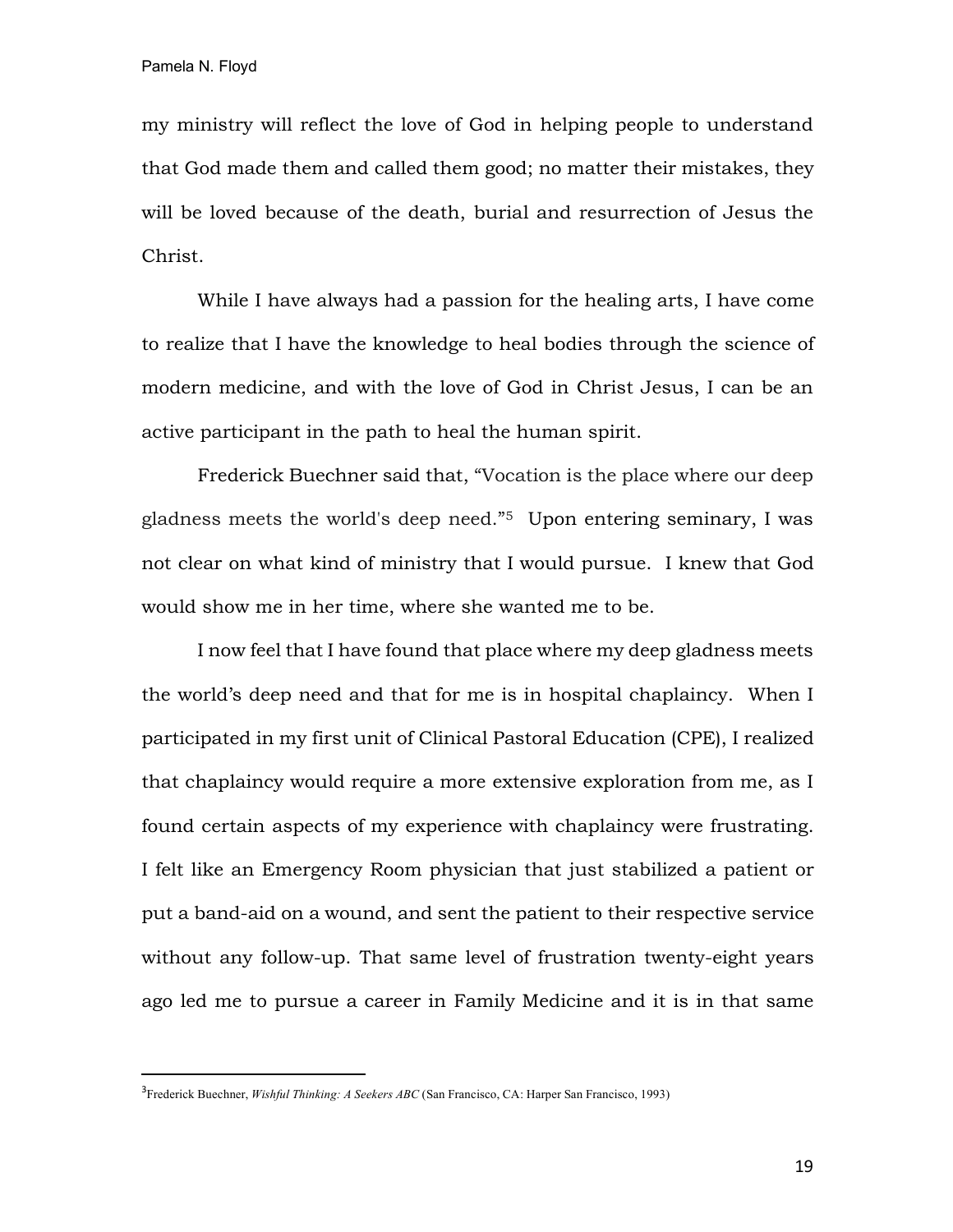level of frustration that led me to pursue a residency as a Hospital Chaplain. This frustration also awakened an excitement to be in an environment that was familiar to me, and it also presented a huge challenge for me: to be a Chaplain and not the treating physician. That challenge led to my becoming a chaplain resident, which allowed for the further clarification of my call to ministry.

As a hospital chaplain, I am called to provide good spiritual care to anyone, no matter their religious beliefs, which requires that I keep my heart open and not project any of my anxiety or concerns onto the patient. Patients or staff members may need someone to listen to them and others may need a shoulder to cry on. For many people who request spiritual care in the hospital, the encounter allows them to address some aspect of their lives without a medical purpose in a hospital setting. Chaplaincy is good care, as the skills required to execute the art of chaplaincy well, are the same skills required to give good pastoral care in parish ministry.

Becoming a chaplain has allowed me to understand and appreciate the privilege of walking with patients and their families during stressful times. To be invited in—to walk along side of people at their lowest as a representative of the Divine-- is indeed a privilege. This walk is not one to be taken lightly, as there are some days that are so emotionally heavy that I have to be very intentional about taking time to reflect and recharge myself. Chaplaincy has taught me how to be effective in self-care that is replenishing and life giving.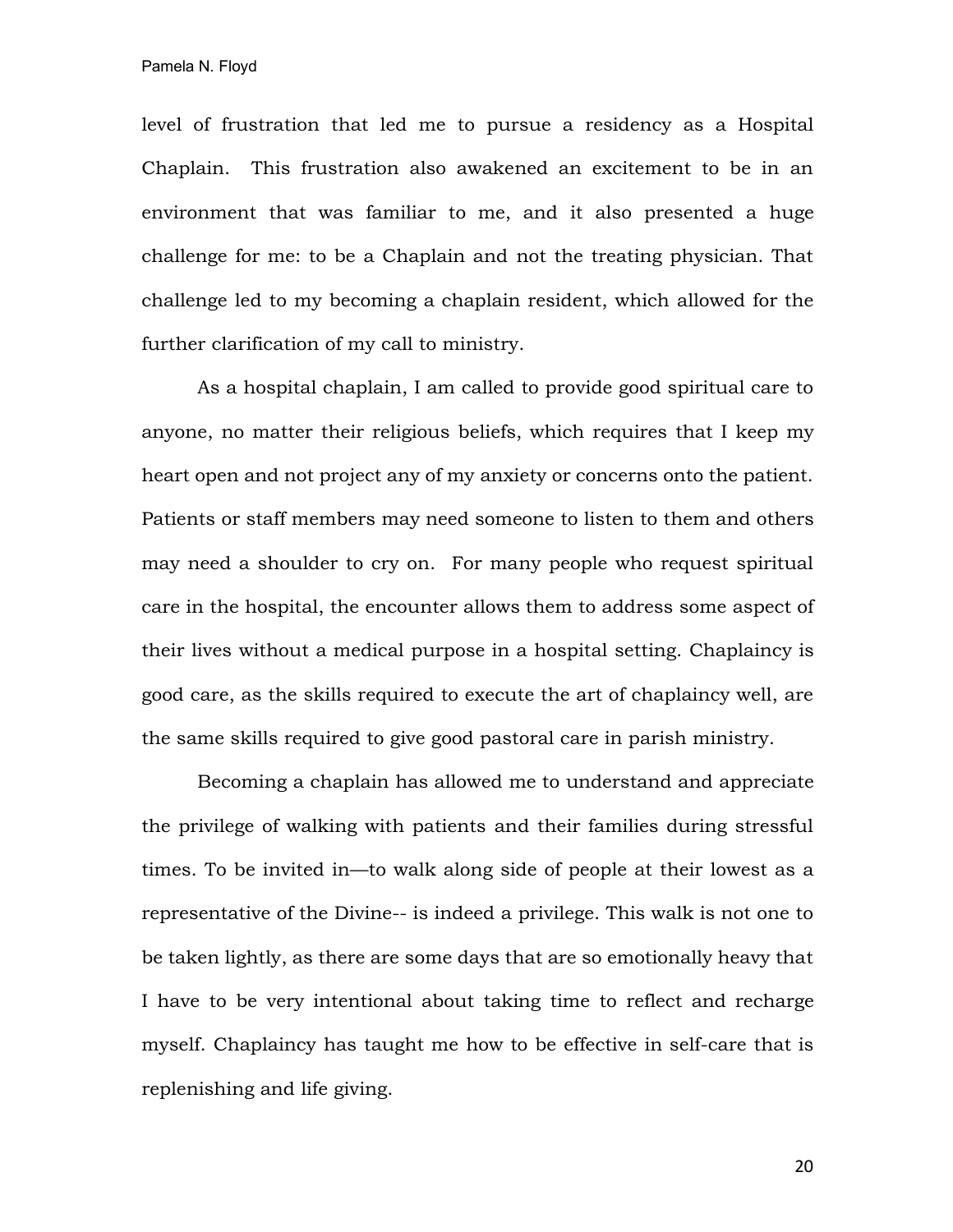As an ordained minister, I will be granted the privilege to represent Christ in the actions of uniting couples, the burial of the deceased and in the consecration and distribution of our sacraments in my congregation or in the hospital.

We live in a society that is predominately "either or", but I serve a God that is "both and." As a chaplain, I serve and support whomever shows up, just as Jesus did. Ephesians 3:20 speaks of a God that can do "exceedingly and abundantly above anything that I can ask, dream or imagine" and because this is the God that I serve, I have no doubt that I can serve well in my local congregation and as a hospital Chaplain.

While my journey has had its twists and turns, I would not change a thing as I know that all things work for the good of those who love the Lord. In my moments of doubting my ability to serve God in this capacity, I remember that Moses doubted his ability to accept what God had called him to do. God demonstrated through Moses that she does not call the qualified; God qualifies those whom she has called.6 I reflect on the fact that God has loved me into my authentic self and this love has empowered me to serve all of God's creation as best as I can. It is my sincere hope that I will represent her well and that She will never regret having called me to the ordained level of her service.

 <sup>6</sup> Mark Batterson, *The Circlemaker: Praying Circles Around Your Biggest Dreams and Greatest Fears* (Grand Rapids, MI: Zondervan, 2011)